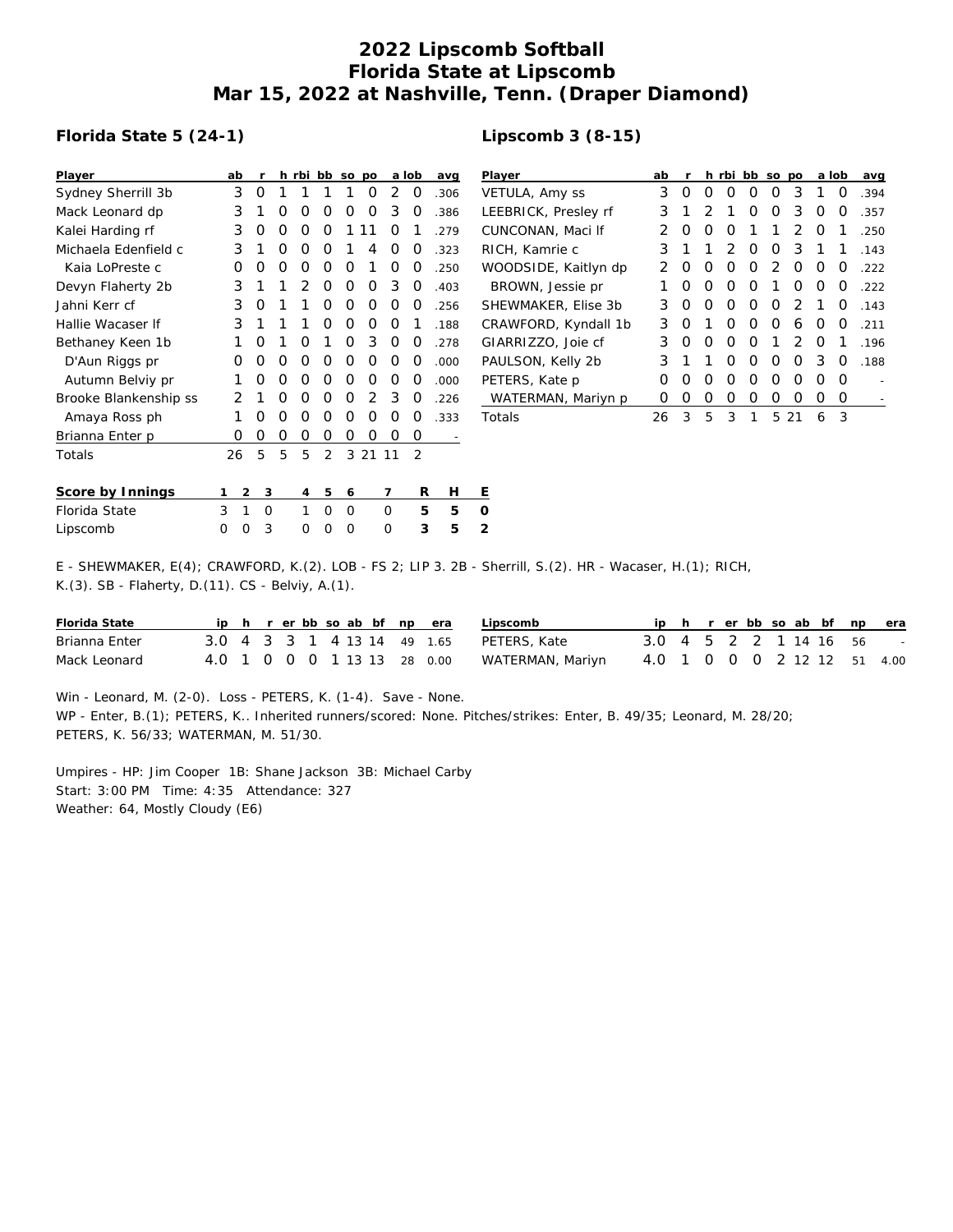#### **2022 Lipscomb Softball Florida State at Lipscomb Mar 15, 2022 at Nashville, Tenn. (Draper Diamond)**

| Score by Innings |  |  |  | 1 2 3 4 5 6 7 R H E |  |
|------------------|--|--|--|---------------------|--|
| Florida State    |  |  |  | 3 1 0 1 0 0 0 5 5 0 |  |
| Lipscomb         |  |  |  | 0 0 3 0 0 0 0 3 5 2 |  |

Florida State starters: 24/3b Sherrill, S.; 13/dp Leonard, M.; 8/rf Harding, K.; 51/c Edenfield, M; 9/2b Flaherty, D.; 4/cf Kerr, J.; 1/lf Wacaser, H.; 3/1b Keen, B.; 5/ss Blankenship; 22/p Enter, B.; Lipscomb starters: 1/ss VETULA, A.; 7/rf LEEBRICK, P.; 2/lf CUNCONAN, M.; 16/c RICH, K.; 28/dp WOODSIDE, K.; 17/3b SHEWMAKER, E; 27/1b CRAWFORD, K.; 9/cf GIARRIZZO, J; 3/2b PAULSON, K.; 0/p PETERS, K.;

Florida State 1st - Sherrill, S. walked (3-2 BKKBBFB). Leonard, M. reached on a fielder's choice to third base (0-0); Sherrill, S. advanced to second on a throwing error by 3b. Harding, K. struck out swinging (0-2 SFS). Edenfield, M reached on a fielder's choice to third base (3-2 BBBFK); Leonard, M. advanced to second; Sherrill, S. out at third 3b unassisted. Edenfield, M advanced to second; Leonard, M. advanced to third on a wild pitch. Flaherty, D. singled down the lf line, 2 RBI (1-2 KBK); Edenfield, M scored, unearned; Leonard, M. scored, unearned. Flaherty, D. stole second. Kerr, J. singled through the right side, advanced to second on an error by 1b, RBI (1-0 B); Flaherty, D. scored, unearned. Wacaser, H. flied out to cf (1-2 BSSF). 3 runs, 2 hits, 2 errors, 1 LOB.

Lipscomb 1st - VETULA, A. grounded out to 3b, bunt (0-0). LEEBRICK, P. popped up to ss (0-1 K). CUNCONAN, M. walked (3-2 KBFBBFB). RICH, K. fouled out to rf (0-0). 0 runs, 0 hits, 0 errors, 1 LOB.

Florida State 2nd - Keen, B. walked (3-2 BFSBBFFB). Keen, B. pinch ran. Riggs, D. pinch ran for Keen, B.. Blankenship reached on a fielder's choice to second base (1-0 B); Riggs, D. out at second 2b to ss. Sherrill, S. doubled down the lf line, RBI (0-0); Blankenship scored. Leonard, M. popped up to ss (1-1 KB). Harding, K. flied out to rf (2-1 BKB). 1 run, 1 hit, 0 errors, 1 LOB.

Lipscomb 2nd - Keen, B. to 1b. WOODSIDE, K. struck out swinging (0-2 SSS). SHEWMAKER, E grounded out to 3b (0-0). CRAWFORD, K. singled to pitcher (1-1 BS). GIARRIZZO, J struck out looking (2-2 SBFBFK). 0 runs, 1 hit, 0 errors, 1 LOB.

Florida State 3rd - Edenfield, M fouled out to 3b (2-0 BB). Flaherty, D. grounded out to 1b unassisted (0-0). Kerr, J. flied out to lf (0-0). 0 runs, 0 hits, 0 errors, 0 LOB.

Lipscomb 3rd - PAULSON, K. singled to left field (0-2 SK). PAULSON, K. advanced to second on a wild pitch. VETULA, A. grounded out to 2b (3-2 BFBFBFF); PAULSON, K. advanced to third. LEEBRICK, P. singled to left center, RBI (0-1 K); PAULSON, K. scored. CUNCONAN, M. struck out swinging (1-2 SBSS). RICH, K. homered to left center, 2 RBI (2-1 BKB); LEEBRICK, P. scored. WOODSIDE, K. struck out swinging (1-2 KKBS). 3 runs, 3 hits, 0 errors, 0 LOB.

Florida State 4th - Wacaser, H. homered to left center, RBI (3-1 BBBK). WATERMAN, M. to p for PETERS, K.. Keen, B. singled down the rf line (1-2 KKB). Belviy, A. pinch ran for Keen, B.. Belviy, A. out at second c to ss, caught stealing. Blankenship flied out to rf (2-2 BSBF). Sherrill, S. struck out swinging (3-2 BKBKBFS). 1 run, 2 hits, 0 errors, 0 LOB.

Lipscomb 4th - Leonard, M. to p. Harding, K. to 1b. Belviy, A. to rf. / for Enter, B.. SHEWMAKER, E grounded out to ss (0-0). CRAWFORD, K. grounded out to 2b (2-0 BB). GIARRIZZO, J grounded out to ss (1-1 KB). 0 runs, 0 hits, 0 errors, 0 LOB.

Florida State 5th - Leonard, M. grounded out to ss (2-2 BBKK). Harding, K. lined out to rf (1-1 KB). Edenfield, M struck out swinging (3-2 BSBBKS). 0 runs, 0 hits, 0 errors, 0 LOB.

Lipscomb 5th - PAULSON, K. grounded out to p (1-0 B). VETULA, A. grounded out to 1b unassisted (3-1 BBSB). LEEBRICK, P. singled up the middle (0-0). CUNCONAN, M. lined out to ss (0-0). 0 runs, 1 hit, 0 errors, 1 LOB.

Florida State 6th - Flaherty, D. grounded out to 1b unassisted (0-0). Kerr, J. grounded out to 2b (2-1 BSB). Wacaser, H. flied out to lf (3-1 BKBB). 0 runs, 0 hits, 0 errors, 0 LOB.

Lipscomb 6th - LoPreste, K. to c for Edenfield, M. RICH, K. grounded out to p (0-0). BROWN, J. pinch ran for WOODSIDE, K.. BROWN, J. struck out swinging (0-2 FSS). SHEWMAKER, E grounded out to 2b (0-0). 0 runs, 0 hits, 0 errors, 0 LOB.

Florida State 7th - Belviy, A. grounded out to 2b (1-0 B). Ross, A. pinch hit for Blankenship. Ross, A. grounded out to 3b (2-1 BBK). Sherrill, S. flied out to cf (1-2 KKB). 0 runs, 0 hits, 0 errors, 0  $LOB.$ 

Lipscomb 7th - Blankenship to ss for Ross, A.. CRAWFORD, K. grounded out to p (0-0). GIARRIZZO, J grounded out to 1b unassisted (1-2 SFB). PAULSON, K. grounded out to ss (0-0). 0 runs, 0 hits, 0 errors, 0 LOB.